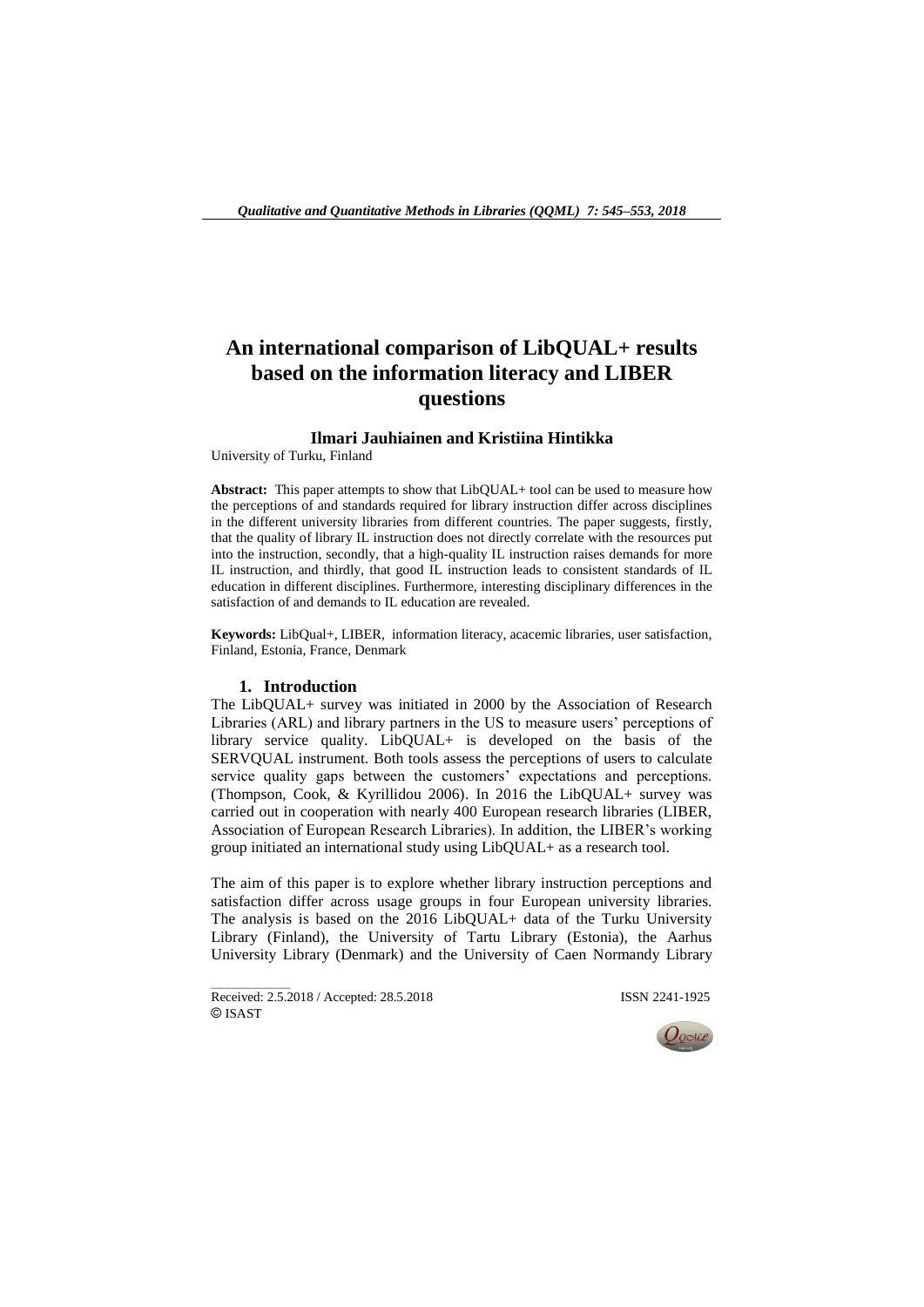#### 546 *Ilmari Jauhiainen and Kristiina Hintikka*

(France). Of these libraries, the University of Caen Normandy Library was the only one that did not take part in the LIBER's international study.

The data included responses to the five standard LibQUAL+ questions on information literacy from all four libraries and responses to one of the additional LIBER questions ("Up-to-date teaching that meets my current needs") from libraries that had participated in the LIBER survey. In the information literacy questions the respondents rated their levels of satisfaction for each item on a scale from 1-9 (1 least satisfied - 9 most satisfied). The LIBER question was answered by the respondents three times on a nine-point scale: the minimum level, the desired level and the perceived level. The score indicates how important the customer considers the aspect with one being the lowest and nine the highest level.

## **2. Methodology**

The goal of this paper is to explore whether the value of the LIBER IL question reflects the means of the five standard IL questions in LibQUAL+. Secondly, the article aims to examine, whether and to what extent there were similarities in the patterns of response between the different universities in different countries and disciplines.

For the purposes of this article, we used only a quite vague definition of information literacy. In effect, we might say that in this article IL was defined through the five standard questions and the additional LIBER question:

- The library helps me stay abreast of developments in my field(s) of interest.
- The library aids my advancement in my academic discipline or work.
- The library enables me to be more efficient in my academic pursuits or work.
- The library helps me distinguish between trustworthy and untrustworthy information.
- The library provides me with the information skills I need in my work or study.
- LIBER question: Up-to-date teaching that meets my current needs.

Because of the generality of the questions, we were not able to take into account the differences in the more general context of IL education in the individual libraries. We thus ignored questions such as, whether the IL education was given in e-courses or regular courses.

The study was based on the quantitative raw data derived from the 2016 LibQUAL+ assessment reports of the Turku University Library, the University of Tartu Library, the University of Caen Normandy Library and the Aarhus University Library. The authors of this article received the data as Excel files from the involved libraries. From the Turku University Library and the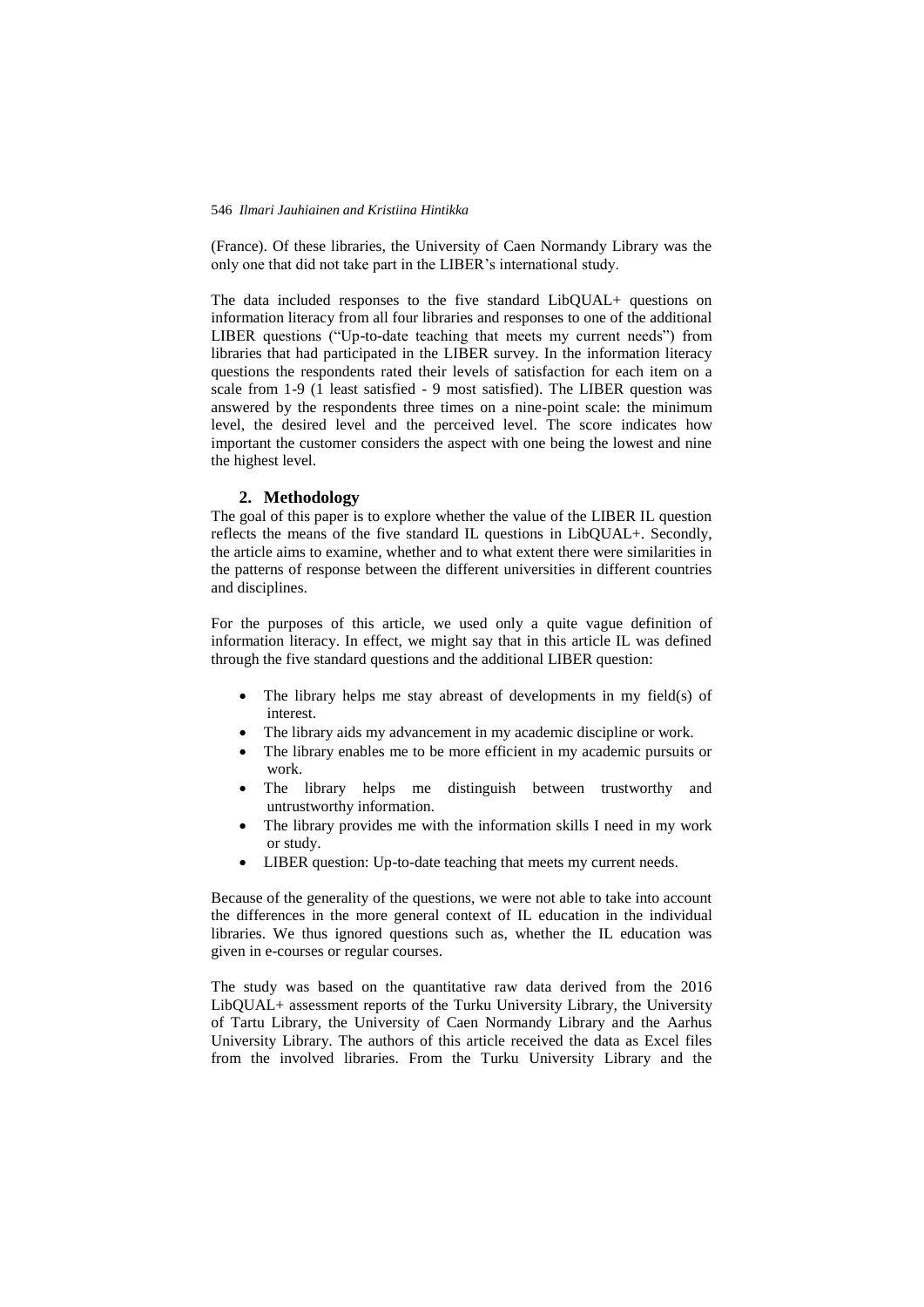University of Tartu Library the authors received additional information on the number of hours librarians used in average for each student taking a library IL course.

The response rates were insufficient to generate meaningful analysis at the level of each discipline. As a result it was necessary to group responses into eight broad subject areas: human sciences, natural sciences, medicine and related subjects, law, education, economy, engineering/technology and others. Particularly, because in one of the libraries humanities and social sciences had been grouped together, they had to be classified together under the name "human sciences".

| <b>Discipline</b>             | $\mathbf n$ | $\frac{0}{0}$ |
|-------------------------------|-------------|---------------|
| <b>Human sciences</b>         | 1770        | 36.00 %       |
| Medicine and related subjects | 792         | 16.11 %       |
| <b>Economy</b>                | 653         | 13.28 %       |
| <b>Education</b>              | 606         | 12.33 %       |
| <b>Natural sciences</b>       | 364         | 7.40 %        |
| Law                           | 346         | 7.04 %        |
| <b>Engineering/Technology</b> | 98          | 1.99 %        |
| <b>Others</b>                 | 287         | 5.84 %        |
| <b>Total</b>                  | 4916        | 100 %         |

# **Table 1: Respondents from each discipline category.**

Participants included 4916 students and faculty members who responded to the LIBER question (n=1183) and/or to the IL questions (n=4916). The number of responses for each IL question was Q1:2772, Q2:2909, Q3:3048, Q4:2926 and Q5:2761. Table 2 presents the share of the respondents of the total population in the involved universities.

|                        | <b>University</b><br>of Turku | University<br>of Tartu | Aarhus<br><b>University</b> | University<br>of Caen<br><b>Normandy</b> | <b>Total</b> |
|------------------------|-------------------------------|------------------------|-----------------------------|------------------------------------------|--------------|
| <b>Population</b><br>N | 22738                         | 16050                  | 51500                       | 37805                                    | 126951       |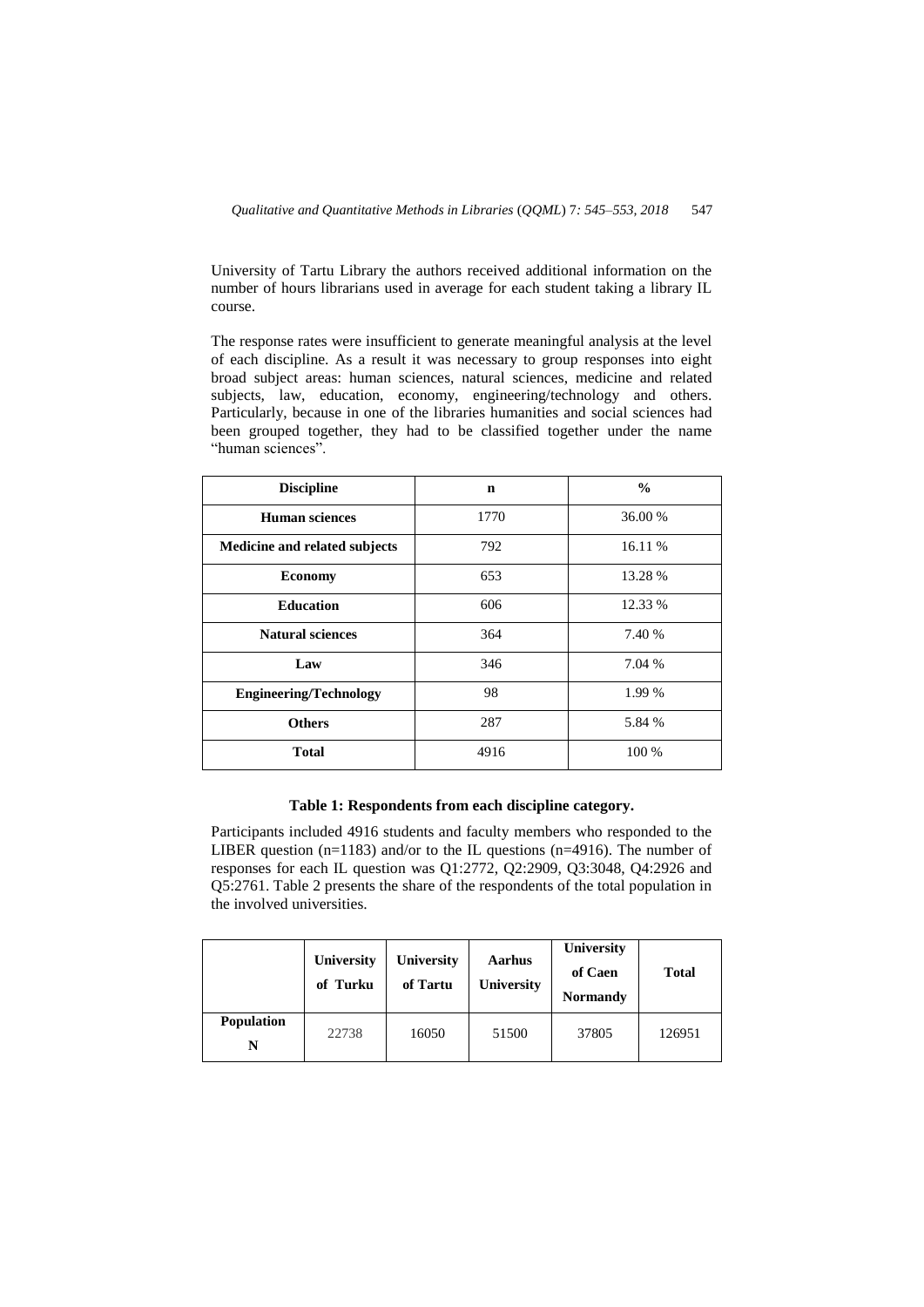548 *Ilmari Jauhiainen and Kristiina Hintikka*

| <b>Respondents</b> | 1439   | 504    | 1949   | 1024   | 4916   |
|--------------------|--------|--------|--------|--------|--------|
| $n$ (IL)           |        |        |        |        |        |
| <b>Respondents</b> | 6.33 % | 3.14 % | 3.79 % | 2.71 % | 3.87 % |
| $%$ (IL)           |        |        |        |        |        |
| <b>Respondents</b> | 903    | 280    | 980    | -      | 1183   |
| $n$ (LIBER)        |        |        |        |        |        |
| <b>Respondents</b> | 4.18 % | 1.74 % | 1.90 % |        |        |
| $%$ (LIBER)        |        |        |        |        |        |

# **Table 2: Population and the number and percentage of respondents by university.**

## **3. Results**

## **3.1.Does quantity of IL education correlate with its quality?**

A natural assumption is that the more resources a library puts in IL education, the better in quality that education will be. If the opinion of the customers on the quality of IL education is seen as a reliable symptom of its real quality, survey like LibQUAL+ offers an easy test for this hypothesis. In the study group, there were at least two different quantities relevant for such a purpose. Firstly, one could look at the standard IL questions of the LibQUAL+ survey and especially their average. Secondly, one could take into account the LIBER-specific question on the quality of IL education and especially its perceived value in different libraries. As a measure of the resources used, we took the number of hours librarians used in average for each student taking a library IL course.

On basis of the numbers, it is relatively easy to show that the hypothesis is, despite its plausibility, most likely not correct. Considering just the libraries of Turku and Tartu, Turku had clearly better numbers in both the average of IL questions and the perceived value of LIBER question. Still, it used only a fraction of hours for the IL education of each student compared to Tartu. This comparison appears to suggest that the quantity of IL education does not correlate with its quality – increase in one had no effect on the other.

| Library | Perceived value of<br><b>LIBER</b> question | Average of IL<br>questions | Hours used for each<br>student |
|---------|---------------------------------------------|----------------------------|--------------------------------|
| Turku   | 7.17                                        | 6.77                       | 0.1                            |
| Tartu   | 6.41                                        | 6.70                       | 4.5                            |

**Table 3: Perceived quality of IL education compared with time used for IL education.**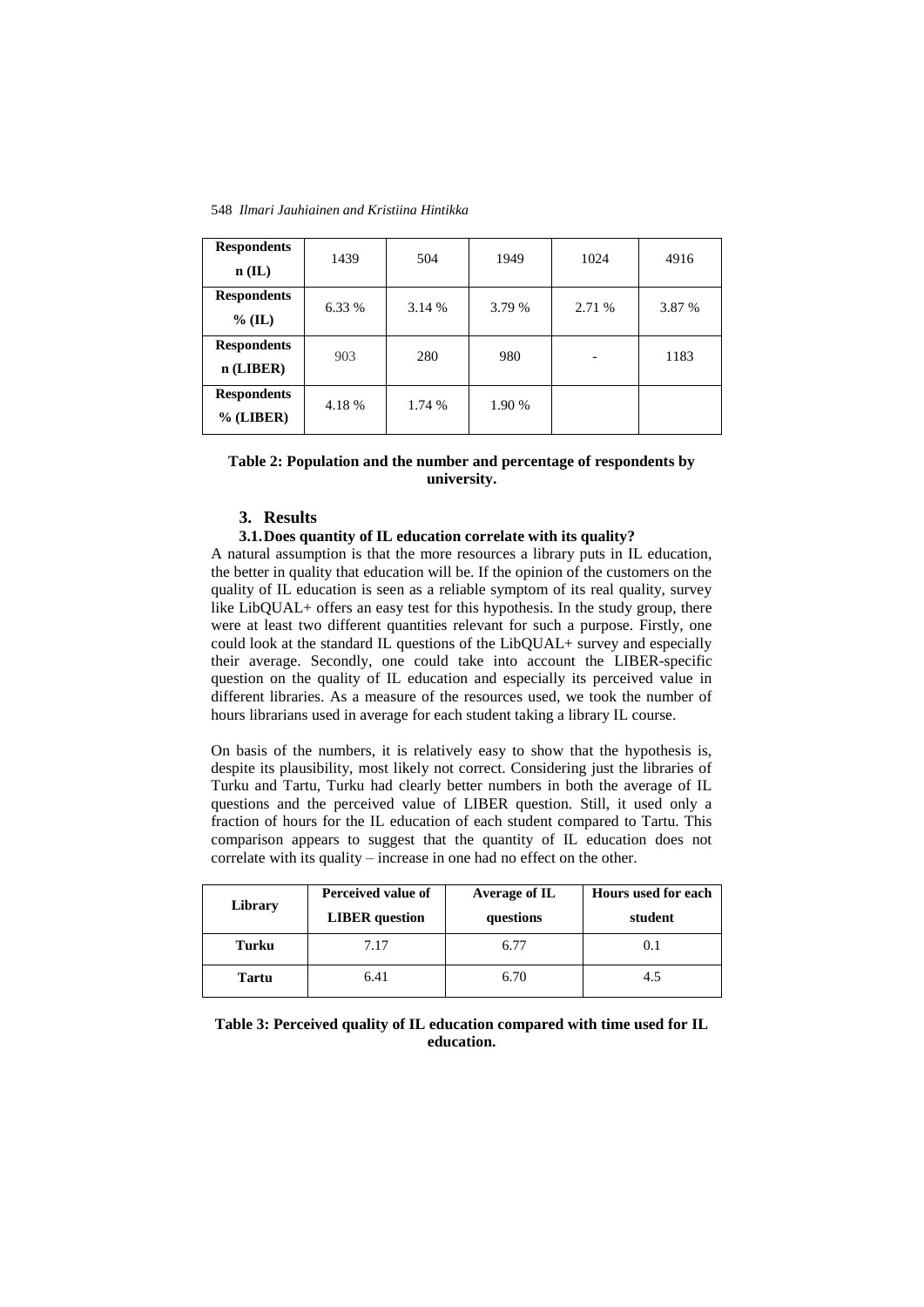## **3.2.Standards for IL education**

Assumedly, the IL questions of LibQUAL+ survey should somehow represent the customers' opinion on the IL services of the library. Since a central part of these services is the IL teaching, it would make sense if the perceived value of the LIBER question on IL teaching ("Up-to-date teaching that meets my current needs") would somehow reflect the IL questions and especially their average. In other words, the higher the average of IL questions, the higher one would expect the perceived value of LIBER question to be. Yet, no clear connection seems to exist between these two quantities – while Turku University Library clearly had the highest score in both average and perceived value, Aarhus had the smallest score in the average of IL questions and Tartu in the perceived value of LIBER question.

A more interesting possibility is to consider whether one might find connections between the average of the IL questions and the perceived value of LIBER question, when one takes into account the minimum and desired standards given by the survey takers in the LIBER question. The problem is to choose suitable quantities. The so-called adequacy and superiority scores (respectively, the difference between perceived and minimum scores and the difference between perceived and desired scores) both take into account only one of the standards in question and are thus one-sided and inadequate measures if one wants to consider the interplay of the perceived value with both minimum and desired standards.

We propose to compare the average of IL question with what we call Performance Against Standards –percentage (shortly PAS). In effect, PAS answers the question what percentage is the difference between the perceived score and the minimum score of the difference between desired score and the minimum score, or as a formula,  $(P - M) / (D - M)$ . PAS represents in a single quantity some characteristics of a gap analysis that can be seen with one glance from its visual representation. For instance, if  $PAS < 0$ %, the perceived quality of a service is not even on the level of minimum standard, if  $0\%$  < PAS < 50 %, the perceived quality of a service is closer to minimum than desired standard, if 50 % < PAS < 100 %, the perceived quality of a service is closer to desired than minimum standard, and if  $PAS > 100$ %, the perceived quality of a service has exceeded even the desired standard.

Comparing the average of the IL questions with PAS in the dataset shows a surprising connection – the higher the average, the lower was PAS. It would require a more extensive study with more participants and several year followup to decide whether this connection indicates a more general regularity, but it does suggest interesting conclusions. It appears that a small rise in the perceived quality of IL education does not necessarily raise the customer standards for IL education, but a more significant rise in the perceived quality of IL education does raise also the customer standards for IL education. In other words, the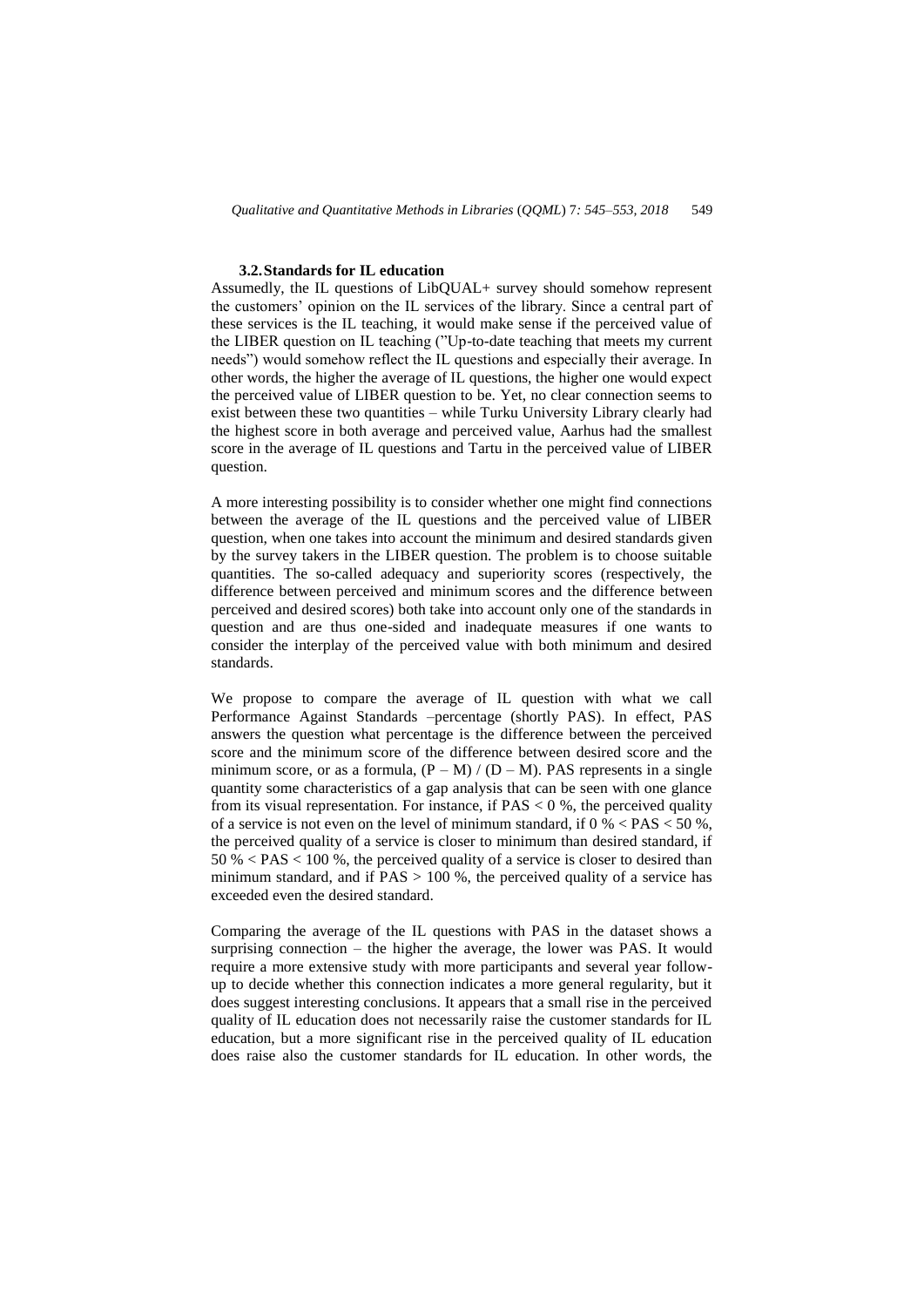#### 550 *Ilmari Jauhiainen and Kristiina Hintikka*

more successful a library is in making their customers critical consumers of information, the more critical and demanding they will also be when it comes to information given by IL teachers.

| Library | Perceived value of<br><b>LIBER</b> question | <b>PAS of LIBER</b><br>question $(\% )$ | Average of IL<br>questions |
|---------|---------------------------------------------|-----------------------------------------|----------------------------|
| Turku   | 7.17                                        | 45.8                                    | 6.77                       |
| Aarhus  | 6.71                                        | 73.2                                    | 6.54                       |
| Tartu   | 6.41                                        | 52.1                                    | 6.70                       |

## **Table 4: Perceived value and PAS of LIBER question compared with the average of IL questions by universities (Caen excluded).**

## **3.3.IL education in different disciplines**

The dataset was classified into eight different discipline categories: natural sciences, human sciences, medicine and related subjects, law, education, economy, engineering/technology and other. The discipline division was based on the discipline divisions in the LibQUAL+ surveys of individual libraries. Particularly, because in one of the libraries humanities and social sciences had been grouped together, they had to be classified together under the name "human sciences".

Some clear tendencies stand out from the whole dataset. When both the average of IL questions and the PAS of LIBER question are considered, the engineering/technology has clearly the lowest scores of all disciplines. Even with all individual IL questions, the respondents from the engineering/technology discipline had given lowest scores. Individual libraries showed great variation as to what was the discipline with the lowest scores, but engineering/technology discipline still had given consistently low scores in all libraries where that discipline was among the subjects taught by the respective university.

No as clear a candidate can be found for the highest scores. Exceptionally high in the overall results is the PAS score of medicine and related subjects discipline, but the average of IL questions for medicine is only the third best in the whole dataset. When considering the individual IL questions, medicine and related subjects is consistently good, if not always at the top of the disciplines. But a large part in the high PAS of medicine is played by its low standards for IL education. In other words, because respondents from the field of medicine did not have high expectations of IL education, even an average IL education appeared more than adequate to them.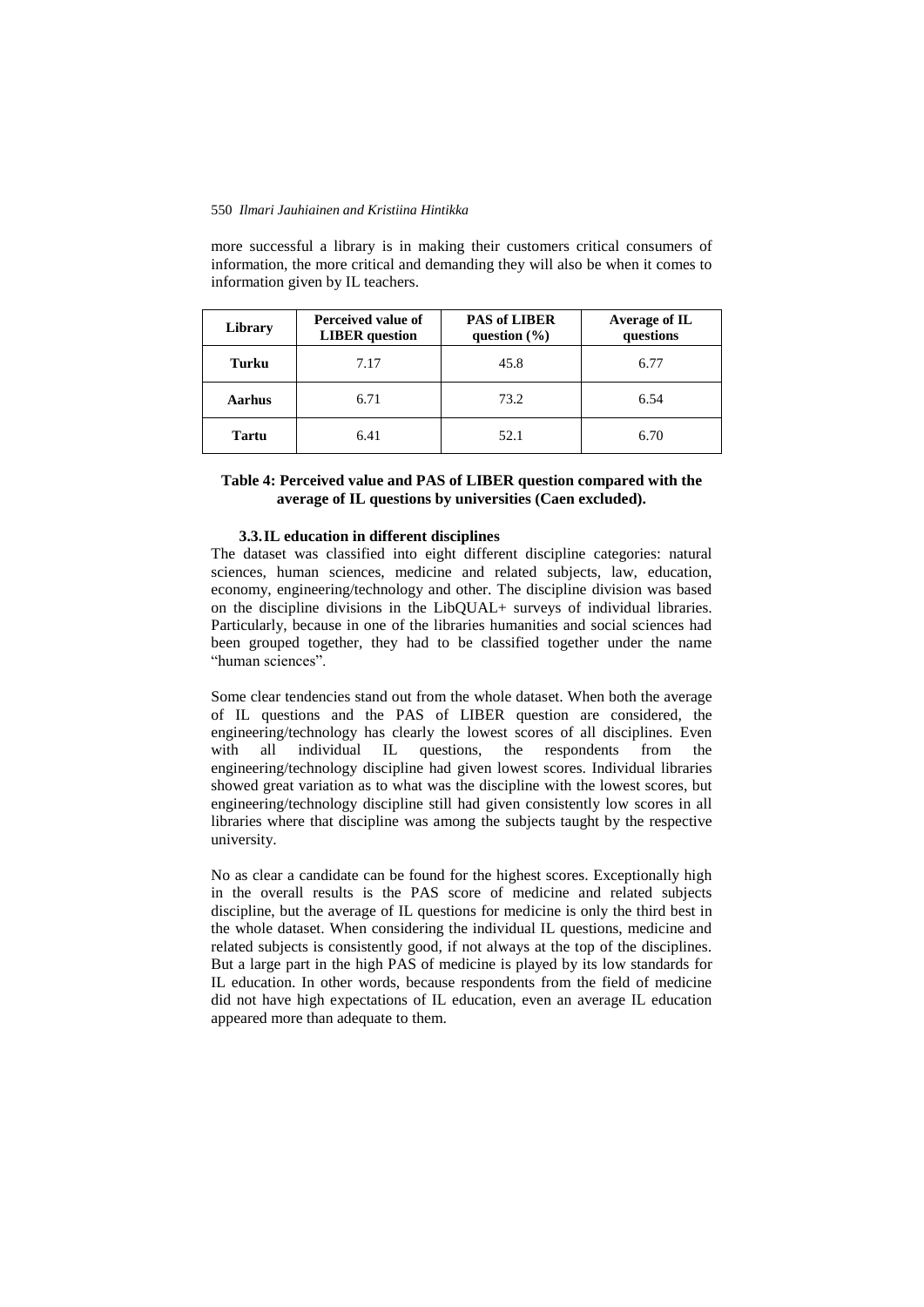A more viable option for the status of discipline where libraries succeeded best in IL is human sciences, which has the second best score in the average of IL questions and second best PAS for the LIBER question, and in addition, quite high results for individual IL questions. If we restrict our attention to those libraries, in which the distinction between humanities and social sciences can be made, the average score of IL questions for humanities is the highest, while its PAS is still the second highest, but considerably closer to the highest PAS of Medicine. This provides more evidence to the conclusion that respondents from human sciences, and especially from humanities, think most highly of the IL services of libraries.

To summarize, we found reasons to believe that while respondents from the field of technology were most critical of the IL services of libraries, respondents from the field of human sciences in general and humanities in particular were the most appreciative of the IL services of libraries. All in all, this result appears to follow the rather traditional stereotype of libraries – humanists see the value of libraries more clearly than people from the applied hard sciences.

| <b>Discipline</b>                    | <b>Average of IL questions</b> | <b>PAS of LIBER</b><br>question |
|--------------------------------------|--------------------------------|---------------------------------|
| <b>Medicine and Related Subjects</b> | 6.57                           | 75.5 %                          |
| <b>Human Sciences</b>                | 6.61                           | 58.8%                           |
| Law                                  | 6.41                           | 57.9 %                          |
| <b>Natural Sciences</b>              | 6.49                           | 56.4 %                          |
| <b>Economy</b>                       | 6.49                           | 50.9%                           |
| <b>Education</b>                     | 6.66                           | 50.4 %                          |
| <b>Engineering/Technology</b>        | 5.64                           | 37.5 %                          |
| <b>Others</b>                        | 6.46                           | 52.4 %                          |
| All                                  | 6.55                           | 58.4%                           |

**Table 5: IL scores by discipline in all universities (humanities grouped together with social sciences as human sciences).**

| <b>Discipline</b>             | <b>Average of IL questions</b> | <b>PAS of LIBER</b><br>question |
|-------------------------------|--------------------------------|---------------------------------|
| Medicine and related subjects | 6.60                           | 75.5 %                          |
| <b>Humanities</b>             | 6.76                           | 62.1%                           |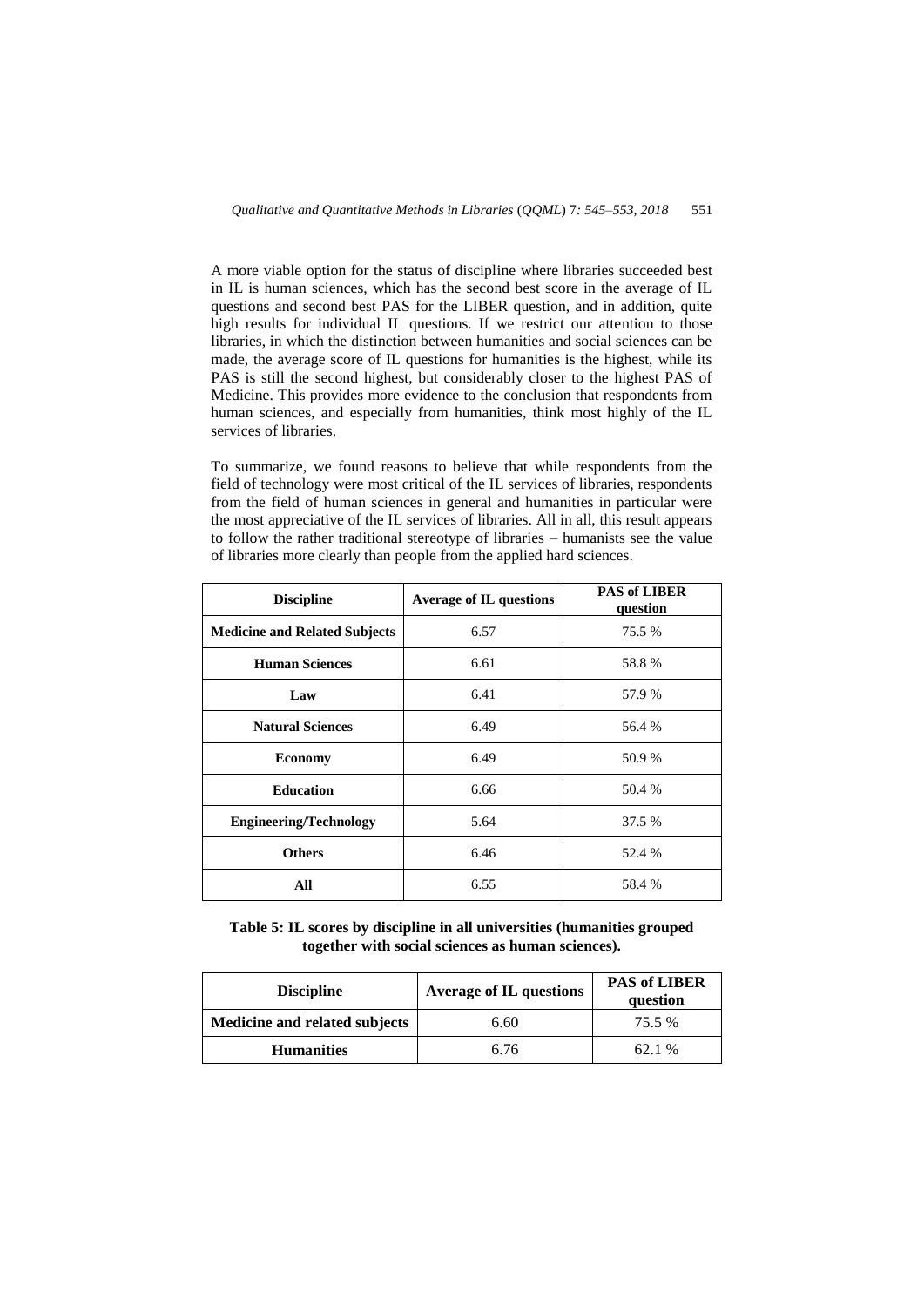#### 552 *Ilmari Jauhiainen and Kristiina Hintikka*

| Law                           | 6.51 | 57.9 % |
|-------------------------------|------|--------|
| <b>Natural sciences</b>       | 6.71 | 56.4 % |
| <b>Social sciences</b>        | 6.70 | 52.7 % |
| <b>Economy</b>                | 6.53 | 50.9 % |
| <b>Education</b>              | 6.67 | 50.4 % |
| <b>Engineering/Technology</b> | 6.61 | 37.5 % |
| <b>Others</b>                 | 6.53 | 52.4 % |
| All                           | 6.65 | 58.4 % |

# **Table 6: IL scores by discipline in universities where human and social sciences could be distinguished.**

#### **3.4.Standards of IL education in different disciplines**

In most of the libraries studied there were great disciplinary differences in the minimum and desired standards of IL education. The exception was Turku University Library, where the standards were consistently high.

When the minimum standards of IL education were considered in the whole data, the different disciplines could be classified into four groups:

- i. Minimum under 5.5: Law
- ii. Minimum between 5.5 and 5.9: Engineering/Technology and medicine and related subjects
- iii. Minimum between 5.9 and 6.0: Economy, human sciences and natural sciences
- iv. Over 6.0: Education

What makes this progression interesting is that it is partially reflected in the results of the individual libraries, except Turku University Library. In particular, the progression of "law – medicine – human sciences + economy – education" in the minimum standards was a constant for all the libraries, excluding Turku University Library. Here the place of human sciences was the most simple to explain due to it containing two quite different sub-disciplines. When humanities and social sciences were considered independently, their place in the progression varied significantly from one library to another, leaving thus only the progression of "law – medicine – economy – education".

Further studies would be required to see whether these disciplinary differences in the minimum expectations of library IL education occurred in other libraries also. If they did, explanation would have to lie in the differences between the disciplines and not in those between the individual libraries. For instance, we might speculate that law students and researchers across Europe had less need